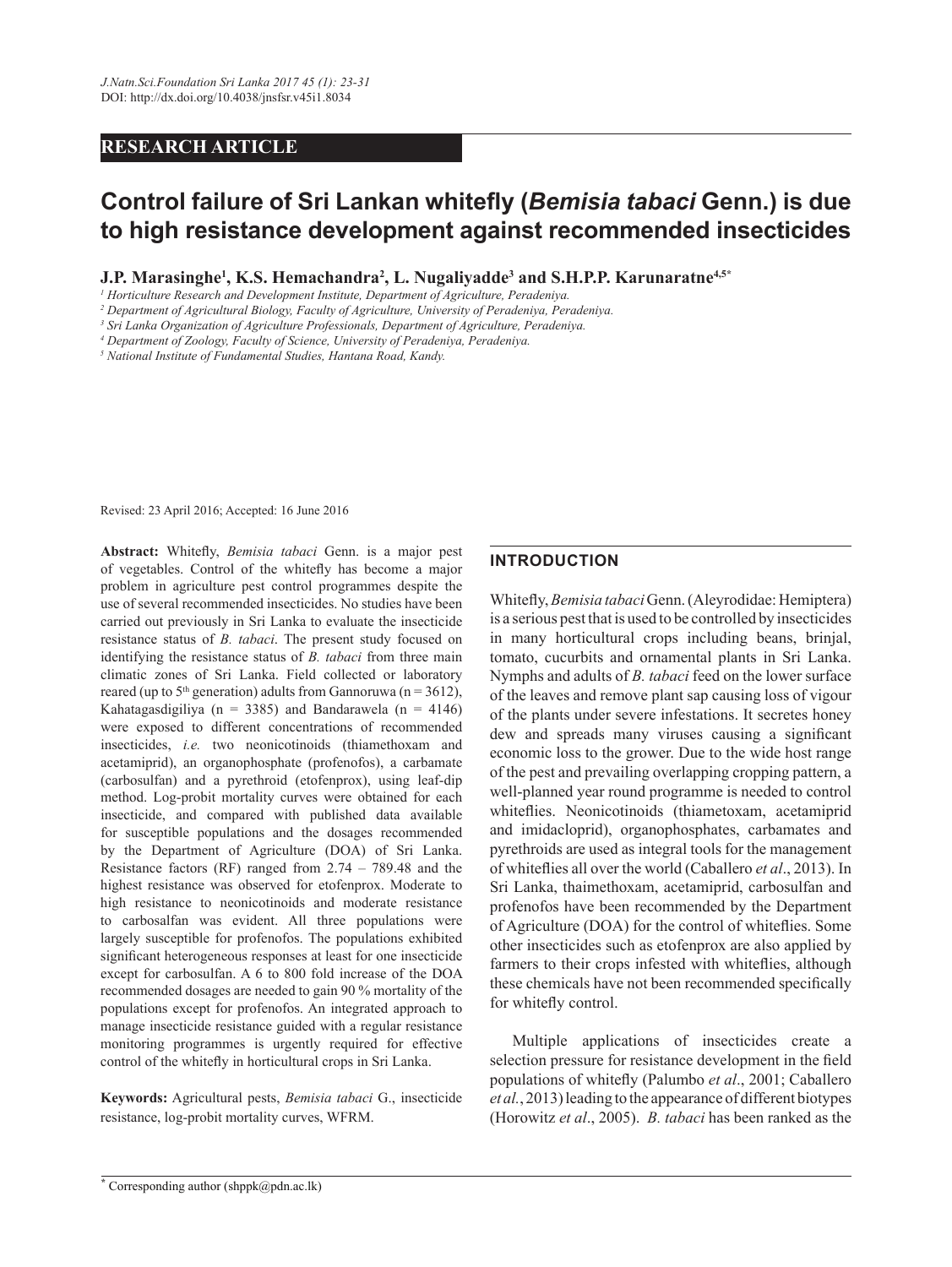5 th top resistant insect species among agricultural insect pests, being resistant to 54 insecticide compounds with 555 recorded cases throughout the world (Sparks & Nauen, 2015). Acetamiprid, thiamethoxam, profenofos, carbosulfan and etofenprox are among the compounds to which reduced susceptibility levels have been detected (Li *et al*., 2000; Farghaly, 2010; Houndete *et al*., 2010).

 Insecticide resistance in a population is commonly measured by calculating the resistance factor (RF), which is the ratio of  $LC_{50}$  between a test population and a known susceptible population. A RF of 10 or greater has been used as a threshold to declare a resistance development (Mota-Sanchez et al., 2008). Discriminating dosages or resistance diagnostic dosages, which are supposed to kill all the susceptible individuals leaving the resistant ones, have also been used to determine the resistance (Mota-Sanchez et al., 2008). This diagnostic dosage can be used to differentiate the homozygous susceptible (SS) individuals from homozygous resistant (RR) and heterozygous resistant (RS) individuals for a particular insecticide.

 Knowledge on the resistance status of a particular insect pest is vital to evaluate the validity of the insecticides in use and their recommended dosages, in order to achieve effective management of the pest. Insecticide resistance management (IRM) is a group of strategies that helps to maintain the susceptibility status of insects to available insecticides, and maintain their effectiveness by preventing or delaying the development of resistant strains (Tejeda *et al*., 2009). Thus, the data obtained from resistance studies are essential for integrated IRM programmes for an effective pest management with a minimum risk to health and environment.

 In this study, we report the resistance status of three whitefly populations collected from the Wet (annual rainfall  $> 2,500$  mm), Dry (annual rainfall  $< 1,750$  mm) and Intermediate (annual rainfall  $1,750 - 2,500$  mm) Zones of Sri Lanka to thiamethoxam, acetamiprid, etofenprox, carbosulfan and profenofos. Compounds from each of the major classes of insecticides were evaluated in order to find out whether the whitefly populations have developed broader resistance spectrum to different insecticide classes.

## **METHODOLOGY**

### **Whiteflies**

Three populations of the whitefly, *B. tabaci* were collected from the agricultural fields of Gannoruwa in

the Wet Zone, Kahatagasdigiliya in the Dry Zone and Bandarawela in the Intermediate Zone of Sri Lanka during mid 2014 to mid 2015. The adult flies were collected to plastic vials using aspirators, from brinjal, tomato and bean crops. They were chilled and transported to the Entomology Laboratory of the Horticulture Research and Development Institute at Gannoruwa and reared in separate fine mesh aluminium cages of 80  $\times$  40  $\times$ 60 cm under room temperature. Potted brinjal, tomato and cucumber plants  $(2 - 8$  weeks) placed in the cages served as host plants for the whiteflies.

#### **Insecticide bioassays**

Two neonicotinoid insecticides (thiamethoxam 25 % WG and acetamiprid 20 % SP), an organophosphate (profenofos 500 g/L EC), a carbamate (carbosulfan 200 g/L SC) and a pyrethroid (etofenprox 100 g/L EC) were used for insecticide bioassays. The leaf dip method, as modified by the Insecticide Resistance Action Committee (IRAC, 2009), was adopted as it is closely related to the exposure pattern of the recommended foliar spraying.

 Immature brinjal leaves were cut into square shapes of  $3 \times 3$  cm<sup>2</sup> with petioles dipped in different concentrations of commercial formulations of the insecticides for 5 s and left to air dry approximately for 30 mins. Insecticide dilutions were prepared in distilled water and the dosages giving mortality between  $0 - 100\%$  were determined after a preliminary range finding study. The leaves dipped in distilled water alone served as the controls. The insects were exposed to the insecticide treated leaves inside transparent yoghurt cups. Prior to the assay a portion of the centre of the lid (4 cm diameter) and a portion of one side  $(2 \times 4 \text{ cm}^2)$  of the cup were removed to cover with fine net cloth for proper ventilation. The petiole of a leaf was inserted through a small tight hole made at the base of the cup, and the tip of the petiole coming out of the cup was covered with a swab of moistened cotton wool. About 30 male and female adult whiteflies were introduced into each cup through the side opening for each assay. Each treatment was replicated three times and the mortalities were recorded after 24 hrs.

 Data were taken only if the control mortalities were less than 20 % and the actual mortalities of test experiments were corrected with control mortalities using the Abbott's formula (Abbott, 1987). Active ingredient concentration present in each dilution was calculated using the information given in the label of each insecticide formulation. Percentage mortalities (probability axis) were plotted against the concentration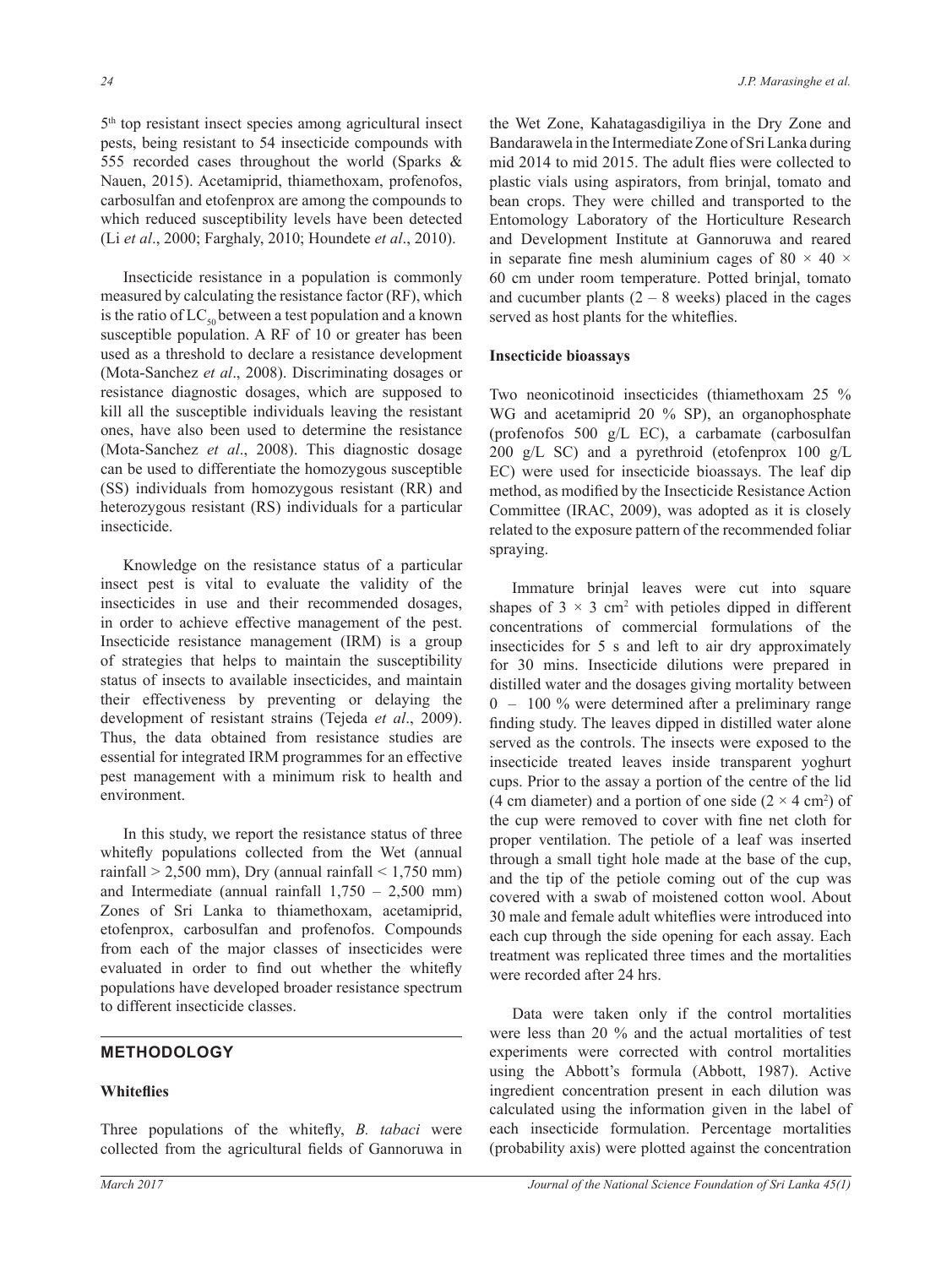of the active ingredient (log axis). Lethal concentration, which kills 50 % of the population (LC<sub>50</sub>) and 90 % of the population  $(LC_{90})$ , slope of the mortality curve, 95 % confidence interval, chi square at  $0.05$  probability, and correlation coefficient  $(r^2)$  were obtained by probit analysis using Sigma Plot (Version 10.0) software.

 Table 1 shows the dosages of thiamethoxam, acetamiprid, profenofos and carbosulfan recommended by the Department of Agriculture (DOA), Sri Lanka for whitefly control. Mortalities for these concentrations of the active ingredients were obtained for Gannoruwa, Kahatagasdigiliya and Bandarawela populations using log-probit mortality curves. A DOA recommendation for whitefly control for etofenprox was not available; therefore recommended dosages for the control of sucking insects of the same family were used. Since a susceptible local whitefly population or reported data on a local susceptible whitefly population could not be found,  $LC_{50}$  values available for susceptible populations and discriminating dosages for neonicotinoids and



Figure 1: Log-probit mortality curves for the whitefly populations from Gannoruwa (n = 647), Kahatagasdigiliya (n = 685) and Bandarawela ( $n = 701$ ) exposed to thiamethoxam using bioassays by leaf-dip method. Dosage recommended by the DOA for whitefly control in Sri Lanka,  $LC_{so}$  for a susceptible population (Vassiliou, 2011) and a resistance discrimination dosage (Huang *et al*., 2007) are also shown for comparison.

Table 1: Insecticides and their dosages recommended by the DOA for the control of whitefly in Sri Lanka

| Insecticide        | Mode of<br>action <sup>a</sup> | Recommended<br>dosage/10 L | A I C $\rm{^b}$<br>(ppm) |
|--------------------|--------------------------------|----------------------------|--------------------------|
| Thiamethoxam 25 WG | 4A                             | 5g                         | 125                      |
| Acetamiprid 20 SP  | 4A                             | 10g                        | 200                      |
| Profenofos 50 EC   | 1B                             | $20 \text{ mL}$            | 1000                     |
| Carbosulfan 20 EC  | 1 A                            | $30 \text{ mL}$            | 600                      |

<sup>a</sup>As listed by the Insecticide Resistance Action Committee: 4A = nicotinic acetylcholine receptor competitive modulators - neonicotinoids;  $1B$  = acetylcholinesterase inhibitors - organophosphates;  $1A$  = acetylcholinesterase inhibitors - carbamates

 $\Phi$  A.I.C. = Active ingredient concentration in the DOA recommended dosage



Figure 2: Log-probit mortality curves for the whitefly populations from Gannoruwa (n = 1028), Kahatagasdigiliya (n = 364) and Bandarawela ( $n = 951$ ) exposed to acetamiprid using bioassays by leaf-dip method. Dosage recommended by the DOA for whitefly control in Sri Lanka,  $LC_{s0}$  for a susceptible population (Vassiliou, 2011) and a resistance discrimination dosage (Huang *et al*., 2007) are also shown for comparison.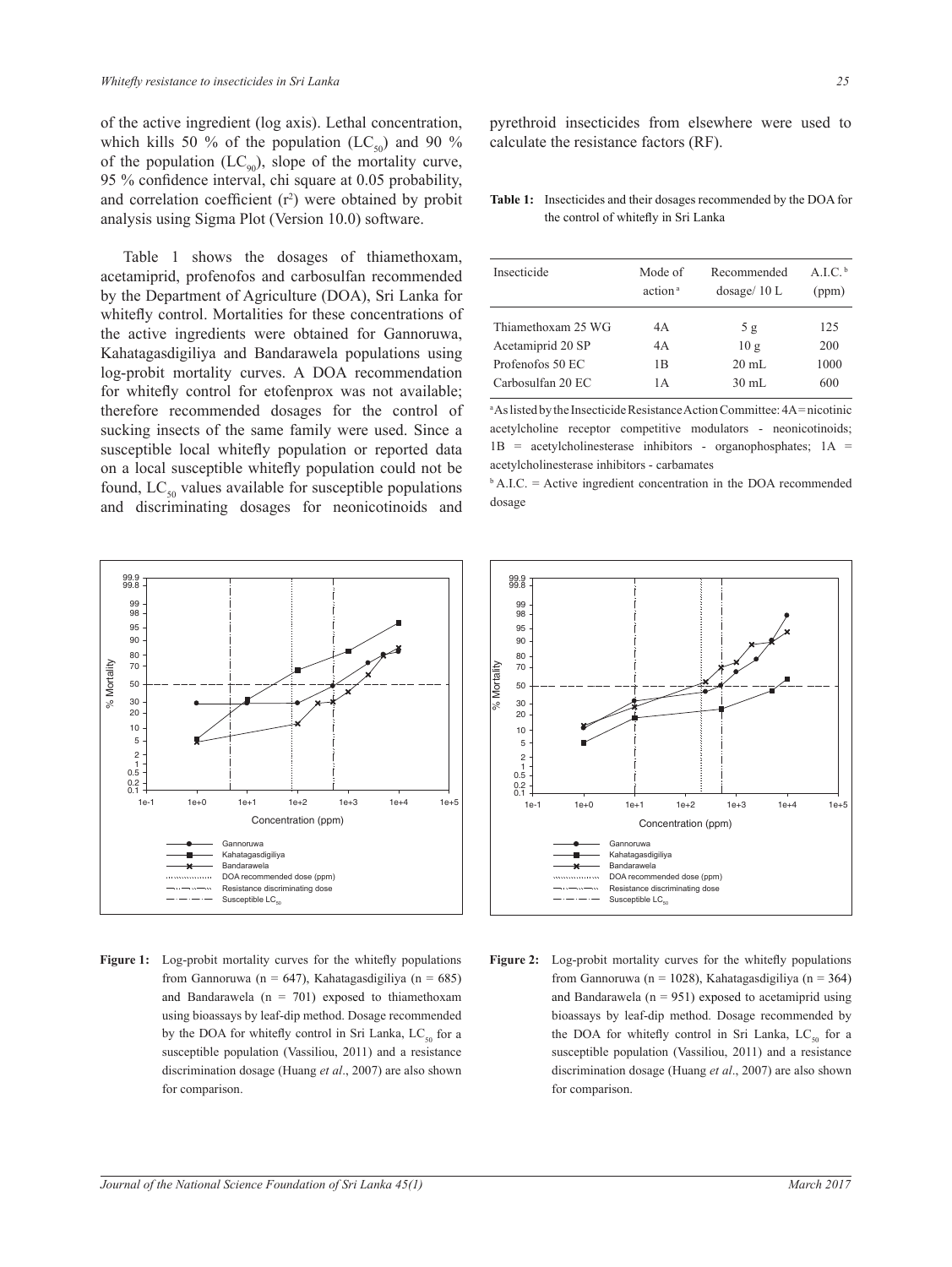### **RESULTS AND DISCUSSION**

Bioassay data with mortalities between  $0 - 100\%$  were successfully obtained for different concentrations of the insecticides for all three populations of whiteflies. Logconcentration probability-mortality curves for all three insect populations for the insecticides tested are shown in Figures  $1 - 5$ . The results of the probit analysis are given in Tables 2 and 3.

For thiamethoxam  $LC_{50}$  ranged from 53.11 -1088.43 ppm. If the mortality curve is fitted into a linear curve, the population is considered as a homogeneous population (Karunaratne *et al*., 2007). Linearity of the curve (response to different concentrations) was rejected for Gannoruwa and Bandarawela populations indicating the heterogeneity of these populations. The highest heterogeneity was observed in Gannoruwa population  $(p < 0.001$ ; Figure 1). All three populations showed a high resistance ( $RF > 10$ ) with the highest shown by the Bandarawela population ( $RF = 238.69$ ). At the dosage recommended by the DOA, thiamethoxam has shown a low efficacy giving a mortality between  $26.01\%$  and  $61.59\%$ . According to the estimations, the recommended dosage has to be increased by  $\times 16$ ,  $\times 566$  and  $\times 800$ folds to obtain 90 % mortality of Kahatagasdigiliya, Bandarawela and Gannoruwa populations, respectively.

LC<sub>50</sub> of acetamiprid ranged from  $11.55 - 21.80$  ppm. Linearity of the mortality response to the concentration was rejected for Gannoruwa population, which exhibited the highest heterogeneity ( $p < 0.01$ ; Figure 2). Gannoruwa and Kahatagasdigiliya populations showed a high resistance (RF  $>$  10) with the highest by Kahatagasdigiliya ( $RF = 789.48$ ). Mortality estimated for the DOA recommended dosage of acetamiprid ranged from 26.59 % to 56.59 % showing a low efficacy. To achieve 90 % mortality  $\times$ 30,  $\times$ 45 and  $\times$ 500 fold increase of the recommended dosage of the insecticide is needed for Bandarawela, Gannoruwa and Kahatagasdigiliya populations, respectively.

The  $LC_{50}$  range of etofenprox for the three populations was  $749.89 - 1270.57$  ppm. Linearity of the mortality curve was rejected in all three cases tested and a high heterogeneity was exhibited ( $p \leq 0.001$ ). Resistance factors could not be established for etofenprox due to the unavailability of  $LC_{50}$  value for a susceptible population. At the DOA recommended dosage, the estimated mortality was very low for all three populations ranging from 24.21 % to 29.69 %. The recommended dosage of etofenprox has to be increased by  $\times$ 93,  $\times$ 476 and  $\times 666$  folds to obtain 90 % mortality of Gannoruwa, Bandarawela and Kahatagasdigiliya populations, respectively.



**Figure 3:** Log-probit mortality curves for the whitefly populations from Gannoruwa (n = 821), Kahatagasdigiliya (n = 925) and Bandarawela ( $n = 982$ ) exposed to etofenprox using bioassays by leaf-dip method. Dosage recommended by the DOA for whitefly control in Sri Lanka, is also shown for comparison.



**Figure 4:** Log-probit mortality curves for the whitefly populations from Gannoruwa (n = 469), Kahatagasdigiliya (n = 726) and Bandarawela ( $n = 811$ ) exposed to carbosulfan using bioassays by leaf-dip method. Dosage recommended by the DOA for whitefly control in Sri Lanka, is also shown for comparison.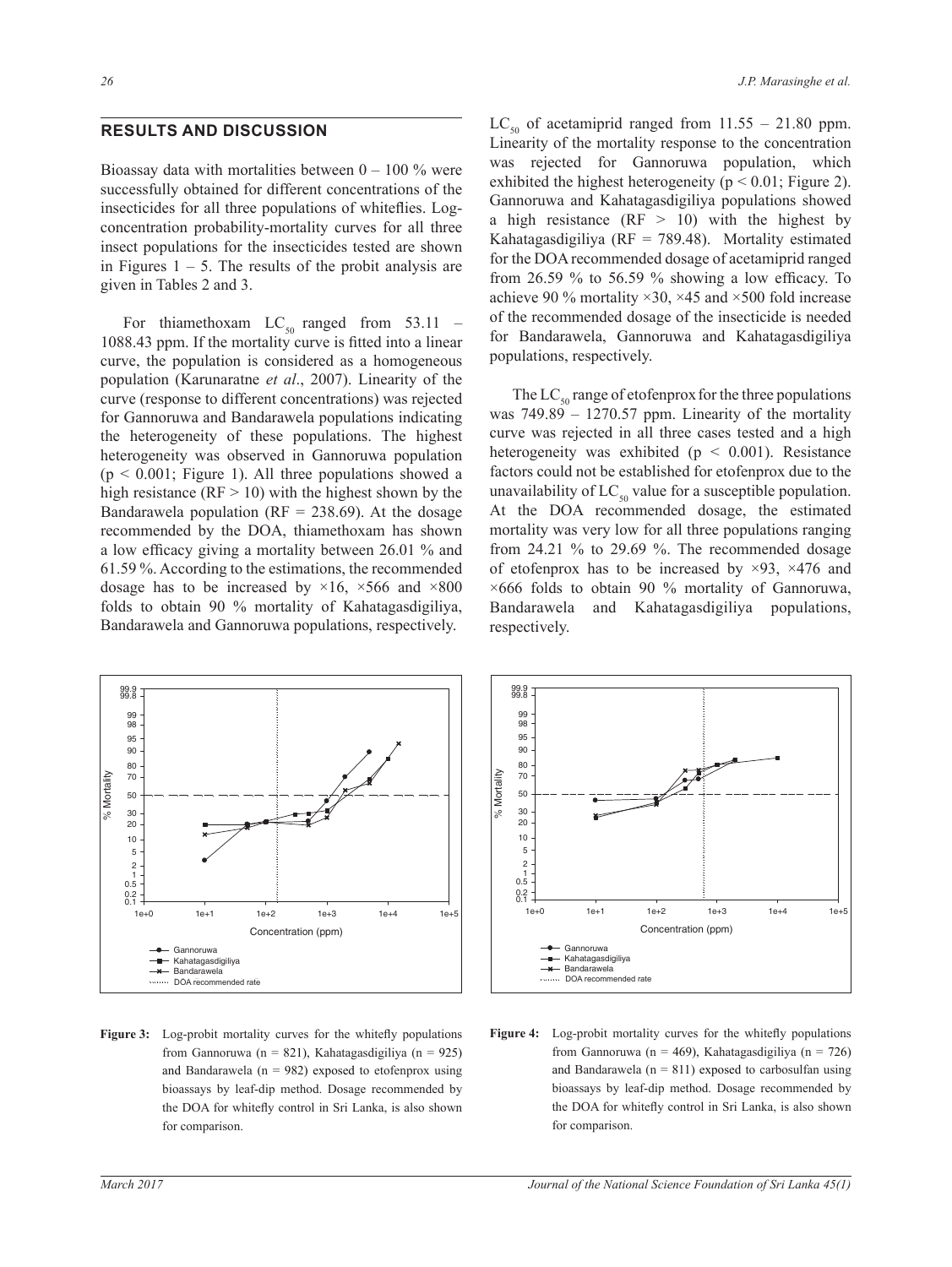Table 2: Analysis of mortality data resulted from the bioassay experiments by leaf-dip method for *B. tabaci* populations exposed to different dosages of neonicotinoids thiamethoxam and acetamiprid, organophosphate profenofos, carbamate carbosulfan and pyrethroid etofenprox

| Insecticide  | L | N    | $LC_{50}$<br>(ppm) | 95 % CI             | Slope | $\chi^2$ (df) | $r^2$ |
|--------------|---|------|--------------------|---------------------|-------|---------------|-------|
| Thiamethoxam | G | 647  | 141.25             | $14.98 - 1029.91$   | 15.39 | $*$ 17.88 (6) | 0.81  |
|              | K | 685  | 53.11              | $25.11 - 108.94$    | 23.23 | 2.32(4)       | 0.98  |
|              | B | 701  | 1088.43            | $387.25 - 3650.90$  | 20.97 | $*14.32(7)$   | 0.87  |
| Acetamiprid  | G | 1028 | 115.45             | $21.16 - 375.66$    | 20.62 | $*15.69(7)$   | 0.93  |
|              | K | 364  | 7957.93            | 1189.05 > 100000    | 11.55 | 4.6(4)        | 0.85  |
|              | B | 951  | 72.97              | $46.00 - 115.45$    | 21.80 | 2.49(7)       | 0.97  |
| Etofenprox   | G | 821  | 749.89             | $323.59 - 2488.86$  | 29.81 | $*$ 18.91(6)  | 0.88  |
|              | K | 925  | 1101.54            | $331.89 - 11272.00$ | 21.70 | $*$ 20.67 (7) | 0.78  |
|              | B | 982  | 1270.57            | $374.11 - 8260.38$  | 23.84 | $*$ 29.19 (7) | 0.76  |
| Carbosulfan  | G | 469  | 54.82              | $33.11 - 2293.76$   | 18.64 | 4.05(4)       | 0.89  |
|              | K | 726  | 123.88             | $33.96 - 294.44$    | 22.54 | 3.06(5)       | 0.91  |
|              | B | 811  | 82.41              | $7.85 - 266.68$     | 28.17 | 5.95(4)       | 0.83  |
| Profenofos   | G | 647  | 5.4800             | $< 0.1 - 34.04$     | 21.51 | 3.14(4)       | 0.83  |
|              | K | 685  | 8.4500             | $0.43 - 50.00$      | 21.96 | 11.12(6)      | 0.81  |
|              | B | 701  | 6.6500             | $0.44 - 22.08$      | 25.93 | $*$ 15.95 (5) | 0.89  |

L - location; G - Gannoruwa; K - Kahatagasdigiliya; B - Bandarawela; N - number tested; LC<sub>50</sub> - lethal concentration which kills 50 % of the population; CI - confidence interval;  $\chi^2$  - Chi square goodness-of-fit for concentration-mortality response; df - degrees of freedom; \*  $p < 0.01$ ; \*\*  $p < 0.001$ ; r<sup>2</sup> - correlation coefficient

Table 3: Characterisation of mortality data obtained for whitefly populations exposed to the insecticides thiamethoxam, acetamiprid, etofenprox, carbosulfan and profenofos

| Insecticide  | L | $LC_{50}$ | $LC_{50}$ -S | <b>RF</b> | $LC_{\alpha}$ | $\%$ M | <b>RDD</b> |
|--------------|---|-----------|--------------|-----------|---------------|--------|------------|
|              |   | (ppm)     | (ppm)        |           | (ppm)         |        | (ppm)      |
| Thiamethoxam | G | 141.25    | $4.56*$      | 30.97     | >100000       | 49.29  | 512        |
|              |   |           |              |           |               |        |            |
|              | K | 53.11     | $4.56*$      | 11.64     | 1939.10       | 61.59  | 512        |
|              | B | 1088.43   | $4.56*$      | 238.69    | 70794.60      | 26.01  | 512        |
| Acetamiprid  | G | 115.459   | $10.08*$     | 11.45     | 8912.51       | 56.59  | 512        |
|              | K | 7957.93   | $10.08*$     | 789.48    | >100000       | 26.59  | 512        |
|              | B | 72.97     | $10.08*$     | 7.23      | 5953.88       | 26.59  | 512        |
| Etofenprox   | G | 749.89    | N/A          | -         | 13995.99      | 24.21  | N/A        |
|              | K | 1101.54   | N/A          |           | >100000       | 29.69  | N/A        |
|              | B | 1270.57   | N/A          | -         | 71449.60      | 24.21  | N/A        |
| Carbosulfan  | G | 54.82     | N/A          |           | 18620.90      | 69.01  | N/A        |
|              | K | 123.88    | N/A          | -         | 12078.10      | 75.17  | N/A        |
|              | B | 82.41     | N/A          | -         | 3828.25       | 76.92  | N/A        |
| Profenofos   | G | 5.48      | $2.0**$      | 2.74      | 344.82        | 94.51  | N/A        |
|              | K | 8.45      | $2.0**$      | 4.23      | 344.82        | 95.46  | N/A        |
|              | B | 6.65      | $2.0**$      | 3.32      | 167.64        | 98.42  | N/A        |
|              |   |           |              |           |               |        |            |

LC<sub>so</sub>-S: LC<sub>so</sub> susceptible population values from 'Vassiliou, 2011 and "Huang et al., 2007; N/A: not available; RF: resistance factor; % M: % mortality at DOA recommended dilution rate; RDD: resistance discriminating dosage values from Huang et al., 2007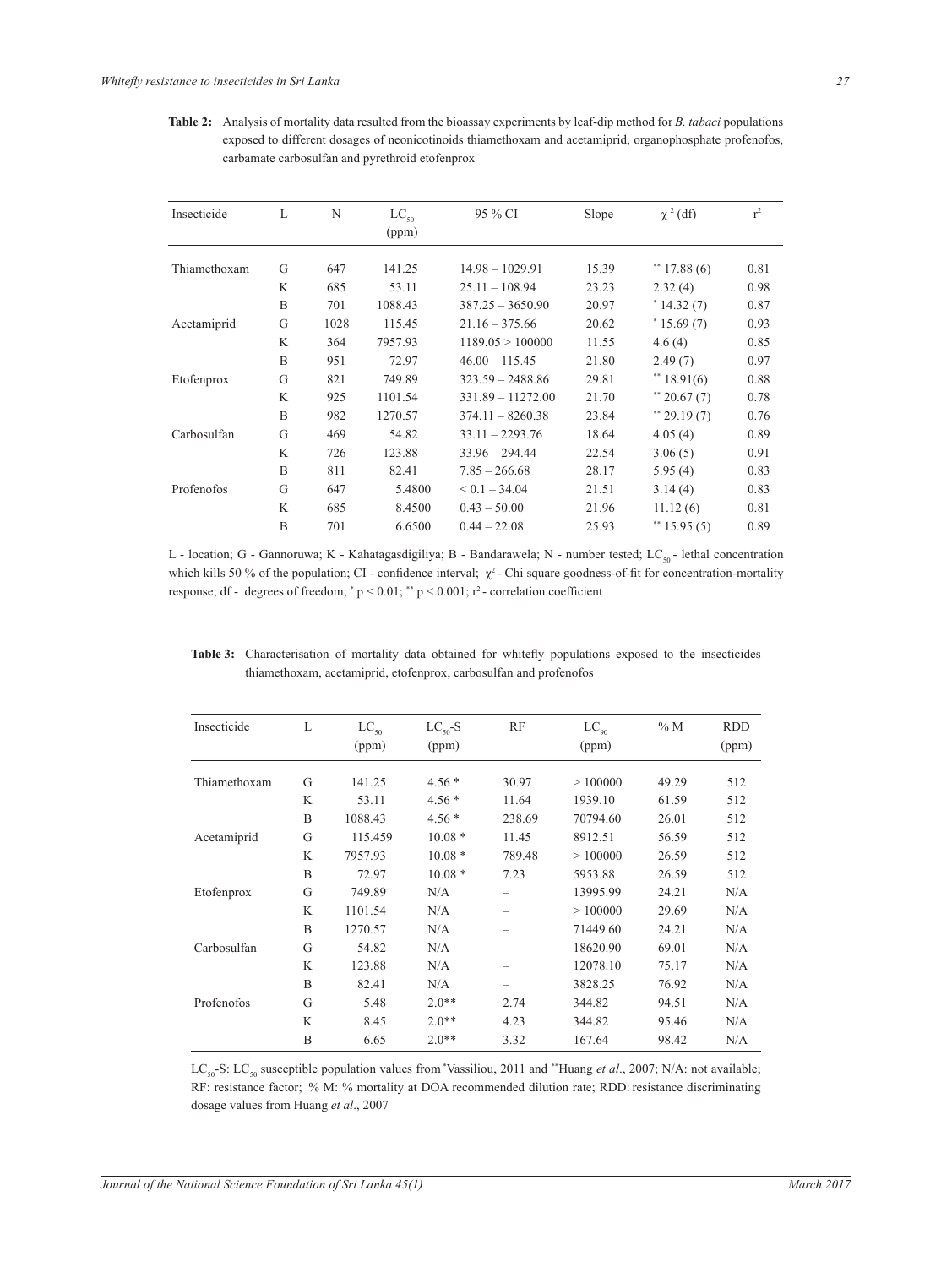

Figure 5: Log-probit mortality curves for the whitefly populations from Gannoruwa (n = 469), Kahatagasdigiliya (n = 685) and Bandarawela ( $n = 701$ ) exposed to profenofos using bioassays by leaf-dip method. Dosage recommended by the DOA for whitefly control in Sri Lanka, and  $LC_{s0}$  for a susceptible population (Huang et al., 2007) are also shown for comparison.

Linearity of the mortality curves was not rejected with all three populations suggesting the homogeneity of the response to carbosulfan by the three populations ( $p > 0.05$ ). The LC<sub>50</sub> range was between 54.82 - 123.88 ppm. Resistance factors could not be established for carbosulfan due to the unavailability of  $LC_{50}$  value for a susceptible population. A moderate level of resistance with a mortality rate of 69.01 % to 76.92 % could be achieved at the DOA recommended dosage for carbosulfan. A  $\times$ 6,  $\times$ 20 and  $\times$ 3 fold increase of the recommended dosage is needed to kill 90 % of the Bandarawela, Kahatagasdigiliya and Gannoruwa populations, respectively.

For profenofos, mortality response of the Bandarawela population was not linear ( $p < 0.001$ ) and the LC<sub>so</sub> values ranged from  $5.48 - 8.45$  ppm. All three populations exhibited low resistance factor levels. The RF values were 2.74, 3.32 and 4.23, respectively for Gannoruwa, Bandarawela and Kahatagasdigiliya populations. A high efficacy of the DOA recommended dosage for profenofos giving mortalities above 95 % was observed for all three populations.

Monitoring programmes have revealed that the patterns of insecticide usage *(i.e.* continuous, mosaic or alternate) have a significant impact on the development of resistance in the whitefly, *B. tabaci* (Palumbo et al., 2001; Servin-Villegas et al., 2006; Castle & Prabhakar, 2013) apart from the influence from host plant interactions (Li *et al.*, 2000; Castle *et al.*, 2008), environmental stresses (Castle & Prabhakar, 2013), and different biotypes (Dennehy et al., 2005; Li et al., 2012; Xie et al., 2014). Thus, continuous monitoring of resistance to different insecticides can detect the change of susceptibility levels in a population allowing the implementation of necessary changes to insecticide usage pattern. Insecticide resistance status of *B. tabaci* has been well documented in other countries (Denholm et al., 1998; Dennehy et al., 2004; Vassiliou et al., 2011; Xie et al., 2014). Although insecticide resistance of selected insect pests and natural enemies of rice (Hemingway et al., 1999; Karunaratne et al., 1999; 2007; Karunaratne & Weerakoon, 2007) and horticultural crops (Damayanthi & Karunaratne, 2005) has been reported previously from Sri Lanka, this is the first report to show the insecticide resistance status of Sri Lankan whitefly populations.

Uniform high resistance levels were observed with etofenprox in all three populations suggesting that the whitefly populations have developed resistance to this particular pyrethroid insecticide. Moderate to very high levels of resistance were observed with neonicotinoids. For carbosulfan, the resistance was moderate while for profenofos, the populations were highly susceptible. Comparison of mortality responses with those of susceptible populations of whiteflies reported for neonicotinoids by Vassiliou et al. (2011) and for profenofos by Huang et al. (2007) was possible, since the methodologies used were similar. Resistance factors could not be obtained for etofenprox and carbosulfan due to the unavailability of reported mortality data of a susceptible population. High heterogeneity was observed with all three populations for all the insecticides tested except for carbosulfan, suggesting the possible existence of different biotypes.

At present, neonicotinoids, thiamethoxam and acetamiprid are widely used for whitefly control in chili, potato, bean, cucurbits and floriculture in Sri Lanka (DOA, 2009). Outbreaks of whitefly populations were observed in the areas of Bandarawela and Kahatagas digiliya recently, despite several repeated applications of neonicotinoids. Whitefly resistance to neonicotinoids has been reported from many countries (Vassiliou et al., 2011; Castle & Prabhakar, 2013). The pyrethroid, etofenprox, has not been recommended for whitefly control in Sri Lanka. However the brinjal crop, which is one of the host plants from which the pest was collected for the present study, is generally sprayed with etofenprox during pest control programmes as etofenprox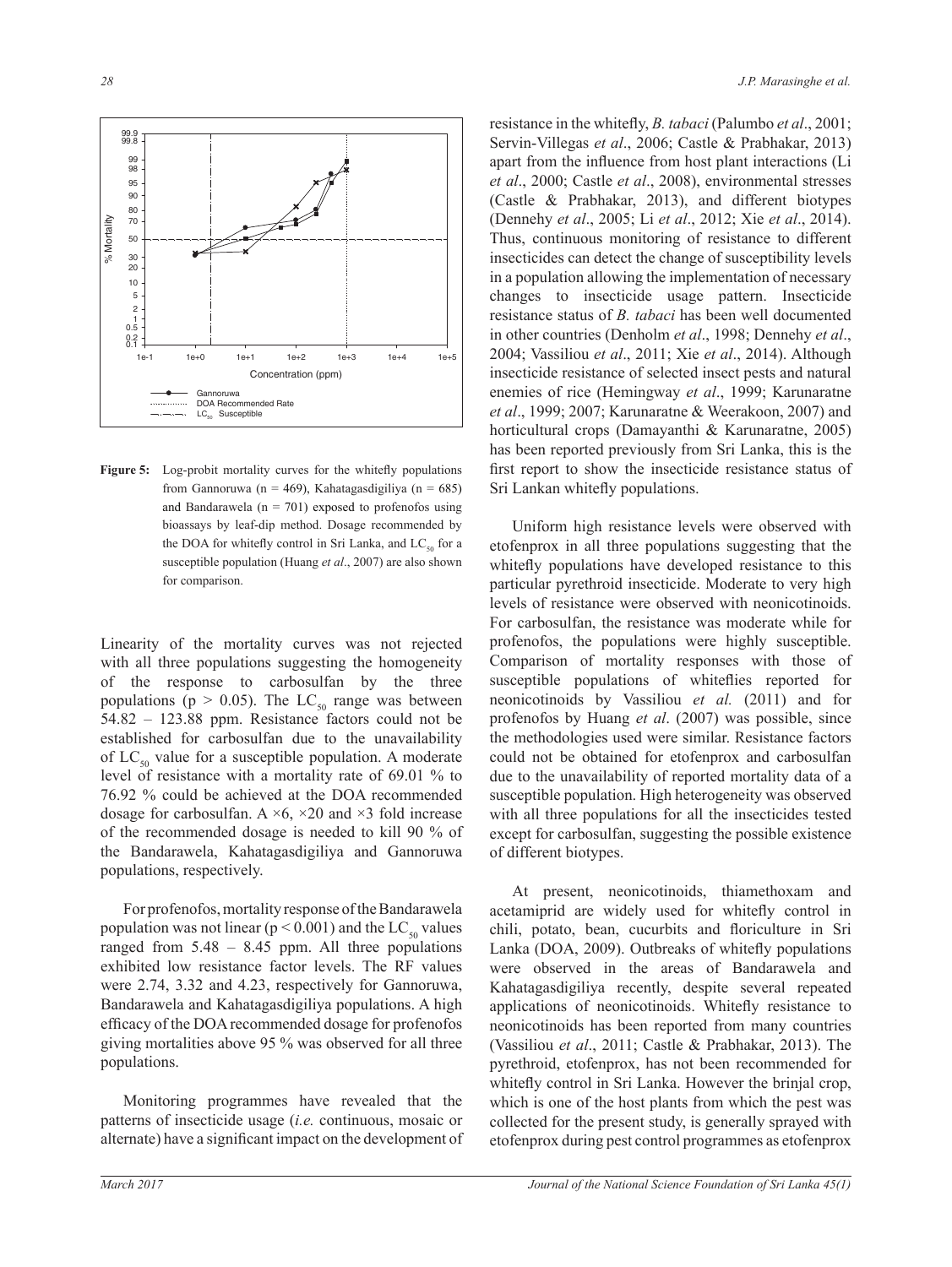is recommended for brinjal shoot and pod borer control (DOA, 2009). Thus, it is obvious that the whiteflies are exposed to this insecticide regularly, developing the resistance. However, the Bandarawela *B. tabaci* population, which was collected from bean cultivations where etofenprox is not routinely applied, has also shown a high resistance level against etofenprox. Therefore, it is important to further examine the mechanism of cross resistance development to etofenprox in future studies. Whitefly resistance to etofenprox has also been reported from other countries (Cahill *et al*., 1995). Both carbosulfan and profenofos are recommended for the control of chili leaf curl virus vectors including whiteflies, and the farmers tend to apply these on other crops also due to the broad spectrum pest control ability of the insecticides. High effectiveness of profenofos against the whitefly as shown by the present study highlights the importance of incorporation of profenofos in whitefly resistance management (WFRM) programmes.

 The underlying mechanisms for the observed differences in resistance levels, and the efficacy for carbamate and organophosphate classes need to be studied in detail as both groups share the same target site, acetylcholinesterase. Insecticide resistance of insects can be developed due to qualitative and/or quantitative changes of the insect metabolic enzyme systems and due to mutated target sites (Karunaratne, 1998). The resistance to neonicotinoids in *B. tabaci* has been associated with enhanced oxidative detoxification by cytochrome P450 mono-oxygenases (Rauch & Nauen, 2003; Jones et al., 2011). Metabolic detoxification by esterases and monooxygenases, and target site mutations in acetylcholineesterases have been associated with insecticide resistance in *B. tabaci* (Alon *et al*., 2008; Roditakis *et al*., 2009). Further studies to investigate the underlying molecular mechanisms for the high insecticide resistance of whitefly populations will be useful for the future agricultural pest control programmes of Si Lanka.

 According to our results, all the tested insecticides except profenofos require  $\times$ 6 to  $\times$ 800 fold increase of the recommended dosage to keep the efficacy at 90  $\%$ level, which is not economically or environmentally acceptable. Repeated application of insecticides for which pests have already developed resistance, has led to further development of resistance in the whitefly populations establishing resistance genes in the populations giving high reproductive dynamics (Heong *et al*., 2011). An integrated approach including physical and biological control strategies together with effective insecticides followed by regular resistance monitoring programmes for whitefly control is essential for future WFRM programmes of the country.

# **CONCLUSION**

Whitefly populations from the Wet, Intermediate and Dry Zones of Sri Lanka show high resistance to thiamethoxam, acetamiprid, carbosulfan and etofenprox demanding  $x$  6 to  $x$  800 fold increase of the recommended dosages for a 90  $\%$  mortality. Since this is not an economically or environmentally viable option, these insecticides should be removed from whitefly control programmes with immediate effect. Organophosphates can be used as alternatives. An integrated approach with effective insecticides followed by regular resistance monitoring is urgently required for effective control of whitefly populations in Sri Lanka.

#### **Acknowledgement**

This work was funded by a Research Grant to the first author by the National Agricultural Research Policy (NARP). We thank Ms G.N.G.K.S. Nawaratne for the invaluable assistance given during field and laboratory bioassays.

#### **REFERENCES**

- 1. Abbott W.S. (1987). A method of computing the effectiveness of an insecticide. *Journal of the American Mosquito Control Association* **3**
- 2. Alon M., Alon F. & Morin S. (2008). Organophosphates resistance in the B-biotype of *Bemisia tabaci* (Hemiptera: Aleyrodidae) is associated with a point mutation in an ace1-type acetylcholinesterase and overexpression of carboxylesterase. *Insect Biochemistry and Molecular Biology* **38**

DOI: https://doi.org/10.1016/j.ibmb.2008.07.007

- 3. Caballero R., Cyman S. & Schuster D.J. (2013). Monitoring insecticide resistance in biotype B of *Bemisia tabaci* (Hemiptera: Aleyrodidae) in Florida. *Florida Entomologist* 96(4):  $1243 - 1256$ .
	- DOI: https://doi.org/10.1653/024.096.0402
- 4. Cahill M., Byrrne F.J., Gorman K., Denhil I. & Devonshire A.L. (1995). Pyrethroid and organophosphate resistance in the tobacco whitefly *Bemisia tabaci* (Homoptera: Aleyrodidae). *Bulletin of Entomological Research* **85**(2):  $181 - 187.$

DOI: https://doi.org/10.1017/S0007485300034258

- 5. Castle S.J. & Prabhakar N. (2013). Monitoring changes in *Bemisia tabaci* (Homoptera: Aleyrodidae) susceptibility to neonicotinoid insecticides in Arizona and California. *Journal of Economic Entomology*
- 6. Castle S.J., Prabhakar N., Henneberry T.J. & Toscano N.C. (2008). Host plant influence on susceptibility of *Bemisia tabaci* (Hemiptera: Aleyrodidae) to insecticides. *Bulletin of Entomological Research* **99** DOI: https://doi.org/10.1017/S0007485308006329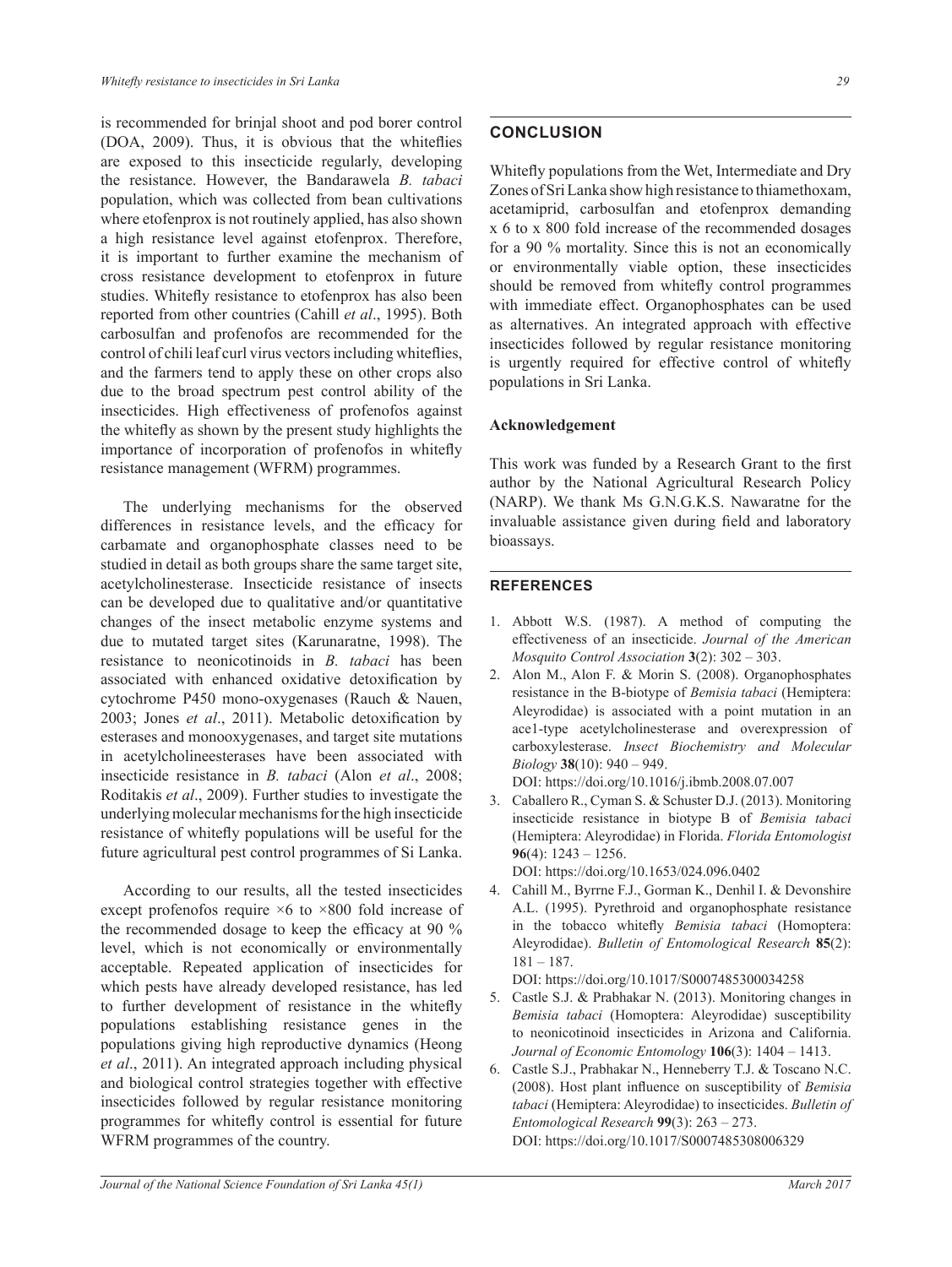- 7. Damayanthi B.T. & Karunaratne S.H.P.P. (2005). Biochemical characterisation of insecticide resistance in insect pests of vegetables and predatory ladybird beetles. *Journal of the National Science Foundation of Sri Lanka*  33(2):  $115 - 122$ .
- 8. Denholm I., Cahill M., Dennehy T.J. & Horowitz A.R. (1998). Challenges with managing insecticide resistance in agricultural pests, exemplified by the whitefly Bemisia *tabaci. Philosophical Transactions of the Royal Society of London B* **353** DOI: https://doi.org/10.1098/rstb.1998.0328
- 9. Dennehy T.J., DeGain B.A., Harpold V.S. & Brink S.A.  $(2004)$ . Whitefly resistance to insecticides in Arizona: summary of 2002 and 2003 results. *Proceedings of the Beltwide Cotton Conferences*. National Cotton Council, Memphis, USA.
- 10. Dennehy T.J., DeGain B.A., Harpol V.S., Brown J.K., Morin S., Farbrick J.A., Byrne F.J. & Nichols R.L. (2005). New challenges to management of whitefly resistance to insecticides in Arizona. Vegetable Report of University of Arizona. College of Agriculture and Life Sciences, Arizona, USA.
- 11. Department of Agriculture (DOA) (2009). *Pesticide Recommendations*. Department of Agriculture, Gannoruwa, Peradeniya.
- 12. Farghaly S.F. (2010). Biochemical monitoring for insecticides resistance in *Bemisia tabaci*. *American Eurasian Journal of Agricultural and Environmental Science* **8**
- 13. Hemingway J., Karunaratne S.H.P.P. & Claridge M.F. (1999). Insecticide resistance spectrum and underlying resistance mechanisms in tropical populations of the brown planthopper (*Nilaparvata lugens*) collected from rice and the wild grass *Leersia hexandra. International Journal of Pest Management* **45** DOI: https://doi.org/10.1080/096708799227824
- 14. Heong K.L., Tan K.H., Garcia C.P.F., Fabellar L.T. & Lu Z. (2011). *Research Methods in Toxicology and Insecticide Resistance Monitoring of Rice Plant Hoppers*. Rice Plant Hopper Project, International Rice Research Institute, Manila, The Philippines.
- 15. Horowitz A.R., Kontsedalov S., Khasdan V. & Ishaaya I. (2005). Biotypes B and Q of *Bemisia tabaci* and their relevance to neonicotinoide and pyriproxyfen resistance. *Archives of Insect Biochemistry and Physiology* **58**:  $216 - 225$ .

DOI: https://doi.org/10.1002/arch.20044

- 16. Houndete T.A., Fournier D., Ketoh G.K., Glitho I.A., Nauen R. & Martin T. (2010). Biochemical determination of acetylcholinesterase genotypes conferring resistance to the organophosphate insecticide chlorpyriphos in field populations of *Bemisia tabaci* from Benin, West Africa. *Pesticide Biochemistry and Physiology* **98** DOI: https://doi.org/10.1016/j.pestbp.2010.05.009
- 17. Huang J.X., Rogers B.R., Orr N., Sparks T.C., Gifford J.M., Loso M.R., Zhu Y. & Meade T. (2007). A method to control insects resistant to common insecticides. Patent WO 2007149134A1. Dow AgroSciences Llc.
- 18. Insecticide Resistance Action Committee (IRAC) (2009). *IRAC Susceptibility Test Methods Series*, method No. 008, version 3. Available at *www. irac-online.org*.
- 19. Jones C.M., Daniels M., Andrews M., Slater R., Lind R.J., Gorman K., Williamson M.S. & Denholm I. (2011). Age specific expression of a  $P-450$  monooxygenase (CYP6CM1) correlates with neonicotinoid resistance in *Bemisia tabaci. Pesticide Biochemistry and Physiology* 10:  $53 - 58$

DOI: https://doi.org/10.1016/j.pestbp.2011.07.004

- 20. Karunaratne S.H.P.P. (1998). Insecticide resistance in insects: a review. *Ceylon Journal of Science (Biological Sciences)* **25**
- 21. Karunaratne S.H.P.P., Small G.J. & Hemingway J. (1999). Characterisation of the elevated esterase-associated insecticide resistance mechanism in *Nilaparvata lugens* Stal and other planthopper species. *International Journal of Pest Management* **45**

DOI: https://doi.org/10.1080/096708799227833

- 22. Karunaratne S.H.P.P. & Weerakoon K.C. (2007). Involvement of metabolic and sensitive acetylcholinesterase mecanisms in insecticide resistance of rice insect pest and predatory populations at Batalagoda, Sri Lanka. *Journal of the National Science Foundation of Sri Lanka* 35(2):  $103 - 108$ .
- 23. Karunaratne S.H.P.P., Weerakoon K.C., Nugaliyadda L. & Manuweera G.K. (2007). Susceptibility of rice insect pests and their natural enemies to commonly used insecticides. *Journal of the National Science Foundation of Sri Lanka* 35(2):  $97 - 102$ .
- 24. Li Y., Dennehy T.J., Li X. & Wigert M.E. (2000). Susceptibility of Arizona whiteflies to insecticides and IGRs: new developments in the 1999 season. *Arizona Cotton Report*. The University of Arizona College of Agriculture, Arizona, USA.
- 25. Li X., Degain B.A., Harpold V.S., Marcon P.G., Nichols R.L., Fournier A.J., Naranjo S.E., Palumbo J.C. & Ellsworth P.C. (2012). Baseline susceptibilities of B and Q biotype *Bemisia tabaci* to anthranilic diamides in Arizona. *Pest Management Science* **68** DOI: https://doi.org/10.1002/ps.2227
- 26. Mota-Sanchez D., Whalon M.E., Hollingworth R.M. & Xue Q. (2008). Documentation of pesticide resistance in arthropods. *Global Pesticides Resistance in Arthropods* (eds. M. Whalon, D. Mota-Sanchez & R. Hollingworth), pp. 32 – 39. Cromwell Press, Trowbridge, UK. DOI: https://doi.org/10.1079/9781845933531.0032
- 27. Palumbo J.C., Horowitz A.R. & Prabhaker N. (2001). Insecticidal control and resistance management for *Bemisia tabaci. Crop Protection*
- 28. Rauch N. & Nauen R. (2003). Identification and biochemical markers linked to neonicotinoid cross resistance in *Bemisia tabaci* (Hemiptera: Aleyrodidae). *Archives of Biochemistry and Physiology* **54** DOI: https://doi.org/10.1002/arch.10114
- 29. Roditakis E., Grispou M., Morou E., Kristoffersen J.B., Roditakis N., Nauen R., Vontas J. & Tsagkarakou A. (2009). Current status of inseticde resistance in Q biotype